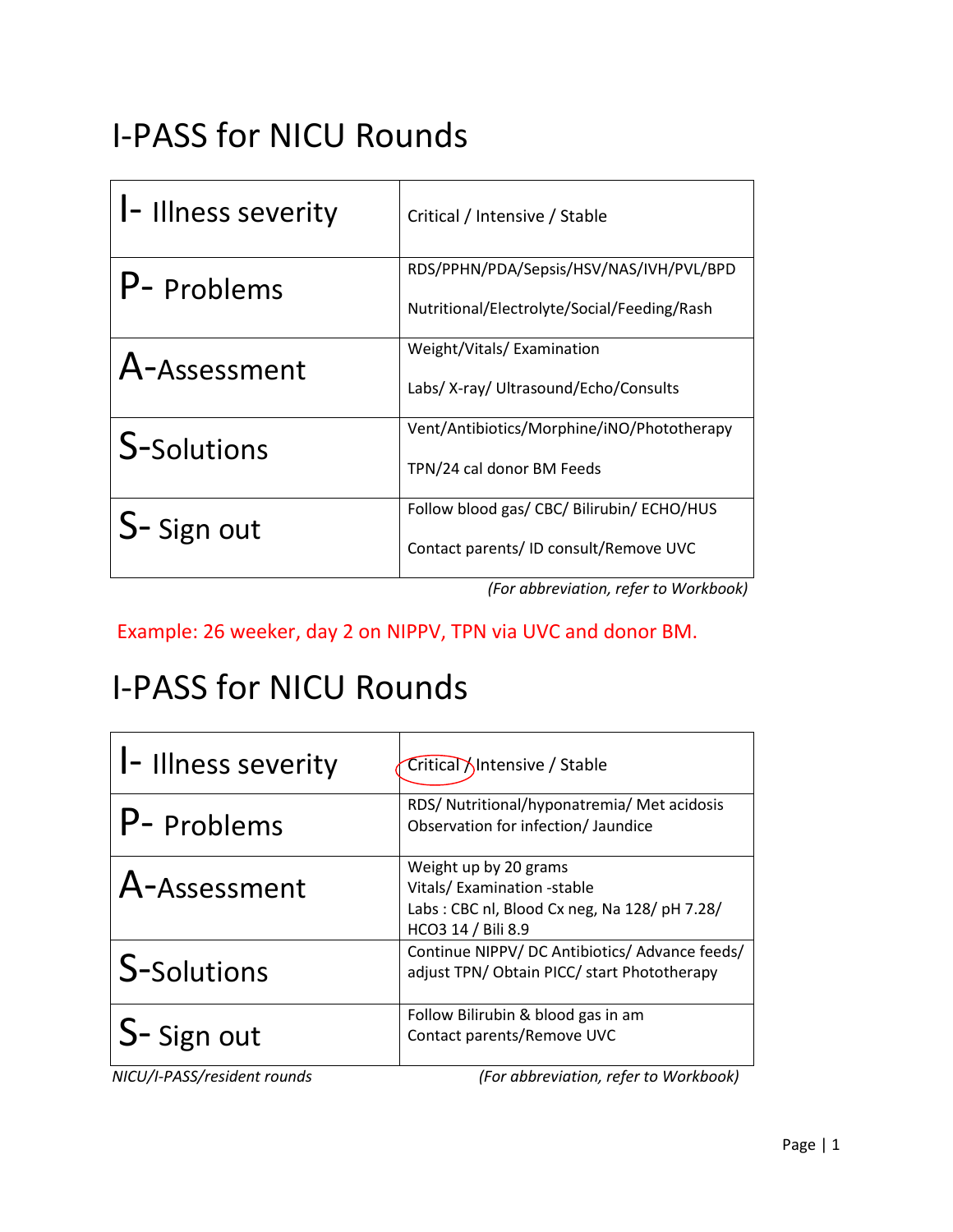Example: 39 weeker, NAS baby, day 6 stable in RA, all PO feeds.

# I-PASS for NICU Rounds

| <b>I-Illness severity</b> | Critical / Intensive $\oint$ Stable                                                 |
|---------------------------|-------------------------------------------------------------------------------------|
| P- Problems               | NAS/no parental visit since discharge                                               |
| A-Assessment              | Weight up by 20 grams<br>Vitals/Examination -stable<br>NAS range 4-6 in last 24 hrs |
| <b>S-Solutions</b>        | Wean morphine per protocol<br><b>Follow NAS</b>                                     |
| S-Sign out                | Contact parents, ask to visit                                                       |

Example: 28 weeker, 44-day-old, On NC 2L, 25% O2, Feeds 24 cal -all NG

#### I-PASS for NICU Rounds

| I-Illness severity | Critical <i>(Intensive)</i> / Stable                                                                     |
|--------------------|----------------------------------------------------------------------------------------------------------|
| P- Problems        | Resp insuff (BPD/CLD)/ Nutritional/growth                                                                |
| A-Assessment       | Weight down by 20 grams<br>Vitals/Examination -stable<br>Weekly labs: H/H = 8.2/30, Na 129, Alk Phos 980 |
| S-Solutions        | Assess growth, Start Na supplement, start Vit D<br>Start Po attempts per cues<br>Follow labs in 2-3 days |
| S-Sign out         | None                                                                                                     |

*NICU/I-PASS/resident rounds (For abbreviation, refer to Workbook)*